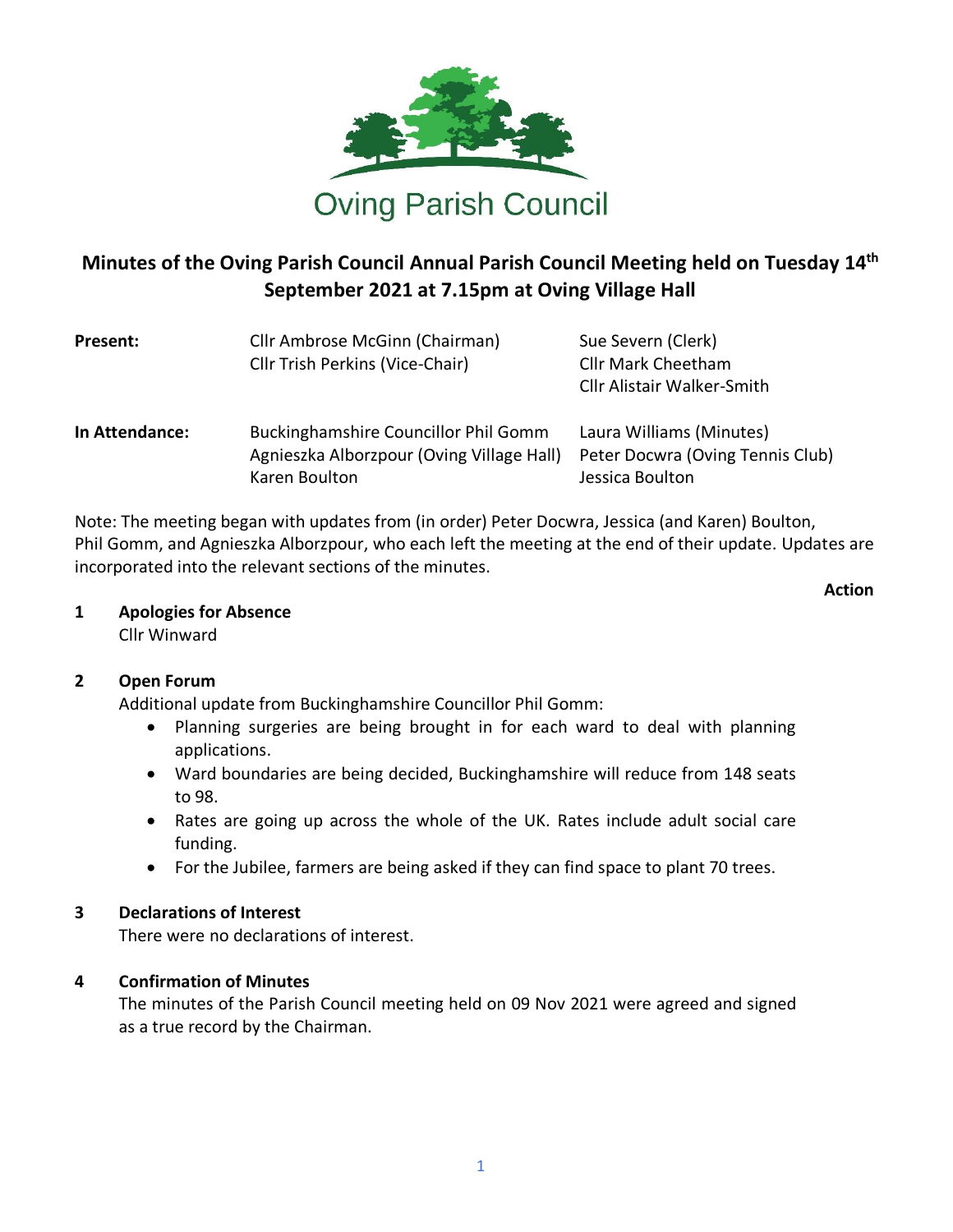## **5 Planning**

The Parish Council had no objections to the following application:

 **21/04909/APP** | Householder application for demolition of covered porch. Erection of porch and steps. Render external walls | **Birch House Whitchurch Lane Oving Buckinghamshire HP22 4EU**

Full details: 21/04909/APP | Householder application for demolition of covered porch. Erection of porch and steps. Render external walls | Birch House Whitchurch Lane Oving Buckinghamshire [HP22 4EU \(aylesburyvaledc.gov.uk\)](https://publicaccess.aylesburyvaledc.gov.uk/online-applications/applicationDetails.do?activeTab=summary&keyVal=R4NVM4CLKO300&prevPage=inTray)

#### **6 Recreation Ground/Tennis Club**

#### *Old Pavilion*

It was agreed to choose a windowless shed to replace the old pavilion. Colour and design to be confirmed by the Parish Council from the options researched by Sue Severn. The cost will be approximately £4k and a Community Board grant will be applied for to cover the cost once the design is finalised. SS, MW, All

#### *Playground*

The playground is scheduled to be repainted before the next school holiday, weather dependent, and the basket swing will have a permanent repair made. SS

| Platinum Jubilee Tree                                                                    |    |
|------------------------------------------------------------------------------------------|----|
| The result of the village poll chose the Sweet Gum (Liquidambar styraciflua). It will be |    |
| planted in time for the tree planting (see below).                                       | MW |

#### *Tree Planting*

Jessica Boulton updated the parish council.

The trees will be supplied by the Woodland Trust between February and 18 March (a specific date can't be guaranteed). Therefore, a planting event date of Saturday  $26<sup>th</sup>$  March was chosen. All

The trees will be supplied as whips, the entire bundle weighing 1.5 kg.

The Parish Council decided to plant a "Jubilee wood" behind the orchard on the recreation ground. The Jubilee tree will be planted in the centre.

Jessica is working on posters to advertise the planting event. Jessica was offered support for advertising on the website (Cllr Walker-Smith) and in the village newsletter (Laura Williams).

#### *Tennis Club*

Peter Docwra was consulted about plans for improvement of tennis club facilities (which would be separate from the village hall, and grant-funded).

It was agreed that the most efficient solution was to create an outdoor-access-only toilet using an existing village hall toilet, by blocking up the internal door and adding an external door.

This is covered by building regulations rather than planning permission.

Leaving a locked internal door was discussed, but it was felt that leaving an openable door left the opportunity for confusion of use. The PC voted and the majority supported no internal door.

The outside door will have a digital lock.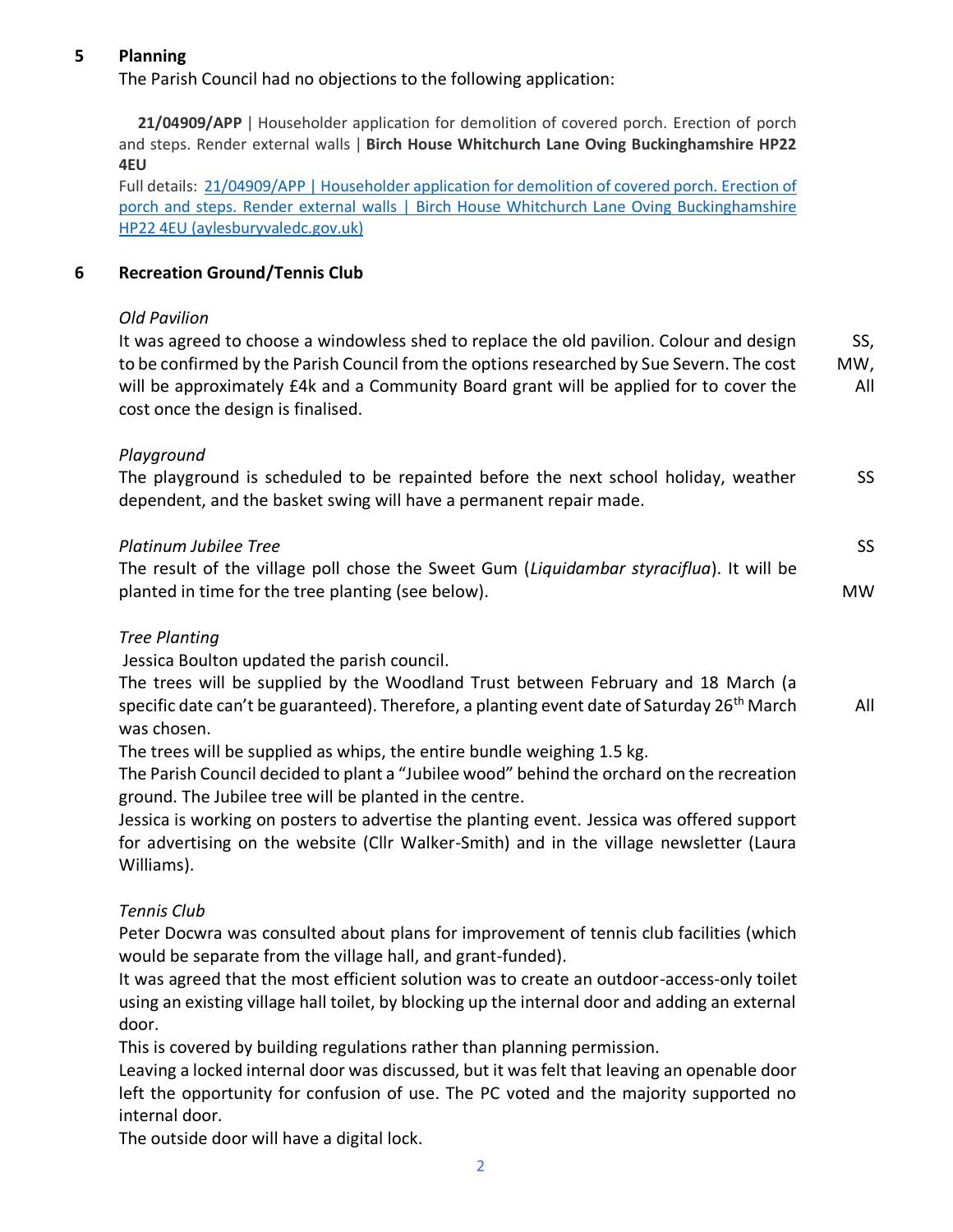SS

MC,

Quotes for the work showed it will cost around £2800 + VAT. The Tennis club will be responsible for buying toilet paper and for cleaning after use; cleaning as part of village hall cleaning will also still take place. It is anticipated that an outside toilet could be useful for village events.

Cllrs Cheetham and McGinn will check the hall booking arrangements with the tennis club for the interim period until the work is done. AM

#### **7 Drain Cleaning**

Buckinghamshire Councillor Phil Gomm provided an update. Pulpit Lane and Meadway are almost finished (target end of January), pipes are being replaced. Church Lane is next.

## **8 Street Lighting, Rights of Way and Verges, Devolved Services 2022**

*Street Lighting*

The Meadway light is now working.

Benches around the village are to be identified so that they can be cleaned and re-varnished, as well as any other woodwork that needs doing. All

## *RTM Contact*

RTM contract renewal for 2022 was discussed. It was decided to produce a definitive map of the footpaths/areas in Oving that need verge cutting, to define the scope of the RTM contract. Clarification on which footpaths have been cut in the past year will be sought. Sign cleaning has not been tendered for by RTM previously but is part of devolved services. This will be clarified. The Parish Council are planning to renew the RTM contract, subject to the clarifications. SS, AM, MC

## **9 Butterfly Field**

Still awaiting the arrival date for the bench and liaising about the interpretation board. SS

## **10 Village Hall**

Update from Agnieszka Alborzpour.

- Indoor toilets cannot be used by the Tennis Club when the hall is being hired. In advance of the toilet rearrangements, Cllr Cheetham will liaise with the Tennis Club for the period until March. MC
- Birthday party cancellations terms for hall hire will change so that after the February half term (assuming the Covid-19 situation stays the same), short notice cancellations/refunds of party bookings due to COVID-19 will not be allowed. This is in line with the policy for other village halls in the area.
- Evening parties a modest amount of feedback has been received about noise from people leaving evening parties, but no actual complaints. The feedback has been inconsistent – i.e., what seemed noisy to some was not heard by others at the same distance away. It was pointed out that compared to the usual village silence, a group of people leaving the carpark will be noticeable just by contrast, and a distinction needs to be made between noticing and nuisance. It was decided to continue allowing evening party bookings and continue to be open to feedback. Respecting neighbours will be reinforced to hirers. Agnieszka continues to screen party bookings and can (and has) refused bookings to groups with a high potential to create nuisance. It was noted that parties for mature guests are often noisier than those for young adults.